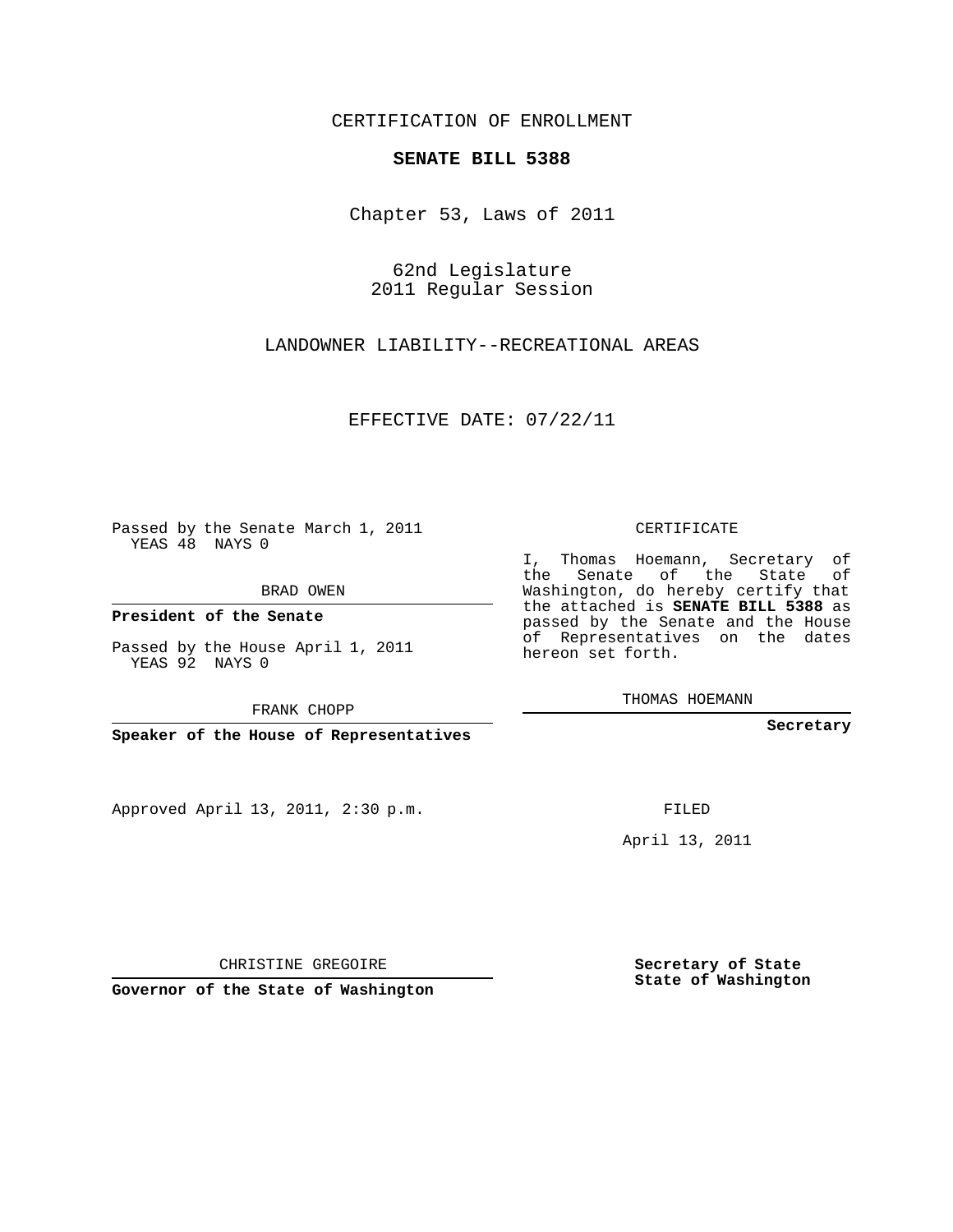## **SENATE BILL 5388** \_\_\_\_\_\_\_\_\_\_\_\_\_\_\_\_\_\_\_\_\_\_\_\_\_\_\_\_\_\_\_\_\_\_\_\_\_\_\_\_\_\_\_\_\_

\_\_\_\_\_\_\_\_\_\_\_\_\_\_\_\_\_\_\_\_\_\_\_\_\_\_\_\_\_\_\_\_\_\_\_\_\_\_\_\_\_\_\_\_\_

Passed Legislature - 2011 Regular Session

**State of Washington 62nd Legislature 2011 Regular Session**

**By** Senators Parlette, Regala, Holmquist Newbry, Hatfield, and Honeyford

Read first time 01/24/11. Referred to Committee on Natural Resources & Marine Waters.

1 AN ACT Relating to the liability of owners of recreational land and 2 water areas; and amending RCW 4.24.210.

3 BE IT ENACTED BY THE LEGISLATURE OF THE STATE OF WASHINGTON:

 4 **Sec. 1.** RCW 4.24.210 and 2006 c 212 s 6 are each amended to read 5 as follows:

 (1) Except as otherwise provided in subsection (3) or (4) of this 7 section, any public or private landowners<u>, hydroelectric project</u> 8 owners, or others in lawful possession and control of any lands whether designated resource, rural, or urban, or water areas or channels and lands adjacent to such areas or channels, who allow members of the public to use them for the purposes of outdoor recreation, which term includes, but is not limited to, the cutting, gathering, and removing of firewood by private persons for their personal use without purchasing the firewood from the landowner, hunting, fishing, camping, picnicking, swimming, hiking, bicycling, skateboarding or other nonmotorized wheel-based activities, hanggliding, paragliding, rock climbing, the riding of horses or other animals, clam digging, pleasure driving of off-road vehicles, snowmobiles, and other vehicles, boating, 19 kayaking, canoeing, rafting, nature study, winter or water sports,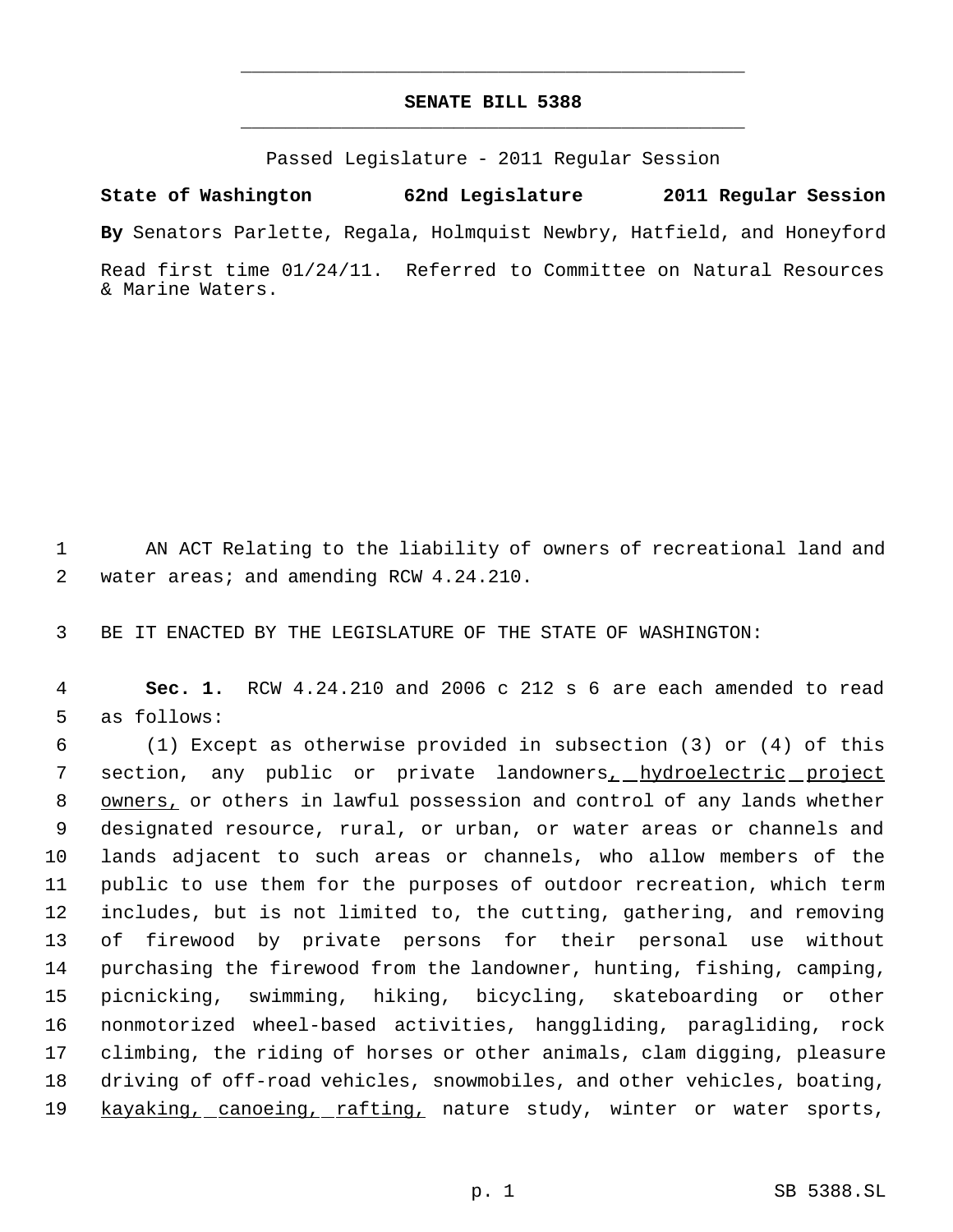viewing or enjoying historical, archaeological, scenic, or scientific sites, without charging a fee of any kind therefor, shall not be liable for unintentional injuries to such users.

 (2) Except as otherwise provided in subsection (3) or (4) of this section, any public or private landowner or others in lawful possession and control of any lands whether rural or urban, or water areas or channels and lands adjacent to such areas or channels, who offer or allow such land to be used for purposes of a fish or wildlife cooperative project, or allow access to such land for cleanup of litter or other solid waste, shall not be liable for unintentional injuries to any volunteer group or to any other users.

 (3) Any public or private landowner, or others in lawful possession and control of the land, may charge an administrative fee of up to twenty-five dollars for the cutting, gathering, and removing of firewood from the land.

 (4)(a) Nothing in this section shall prevent the liability of a landowner or others in lawful possession and control for injuries sustained to users by reason of a known dangerous artificial latent condition for which warning signs have not been conspicuously posted.

20 (i) A fixed anchor used in rock climbing and put in place by someone other than a landowner is not a known dangerous artificial latent condition and a landowner under subsection (1) of this section shall not be liable for unintentional injuries resulting from the condition or use of such an anchor.

25 (ii) Releasing water or flows and making waterways or channels available for kayaking, canoeing, or rafting purposes pursuant to and 27 in substantial compliance with a hydroelectric license issued by the 28 federal energy regulatory commission, and making adjacent lands available for purposes of allowing viewing of such activities, does not create a known dangerous artificial latent condition and hydroelectric project owners under subsection (1) of this section shall not be liable for unintentional injuries to the recreational users and observers 33 resulting from such releases and activities.

 (b) Nothing in RCW 4.24.200 and this section limits or expands in any way the doctrine of attractive nuisance.

 (c) Usage by members of the public, volunteer groups, or other users is permissive and does not support any claim of adverse possession.